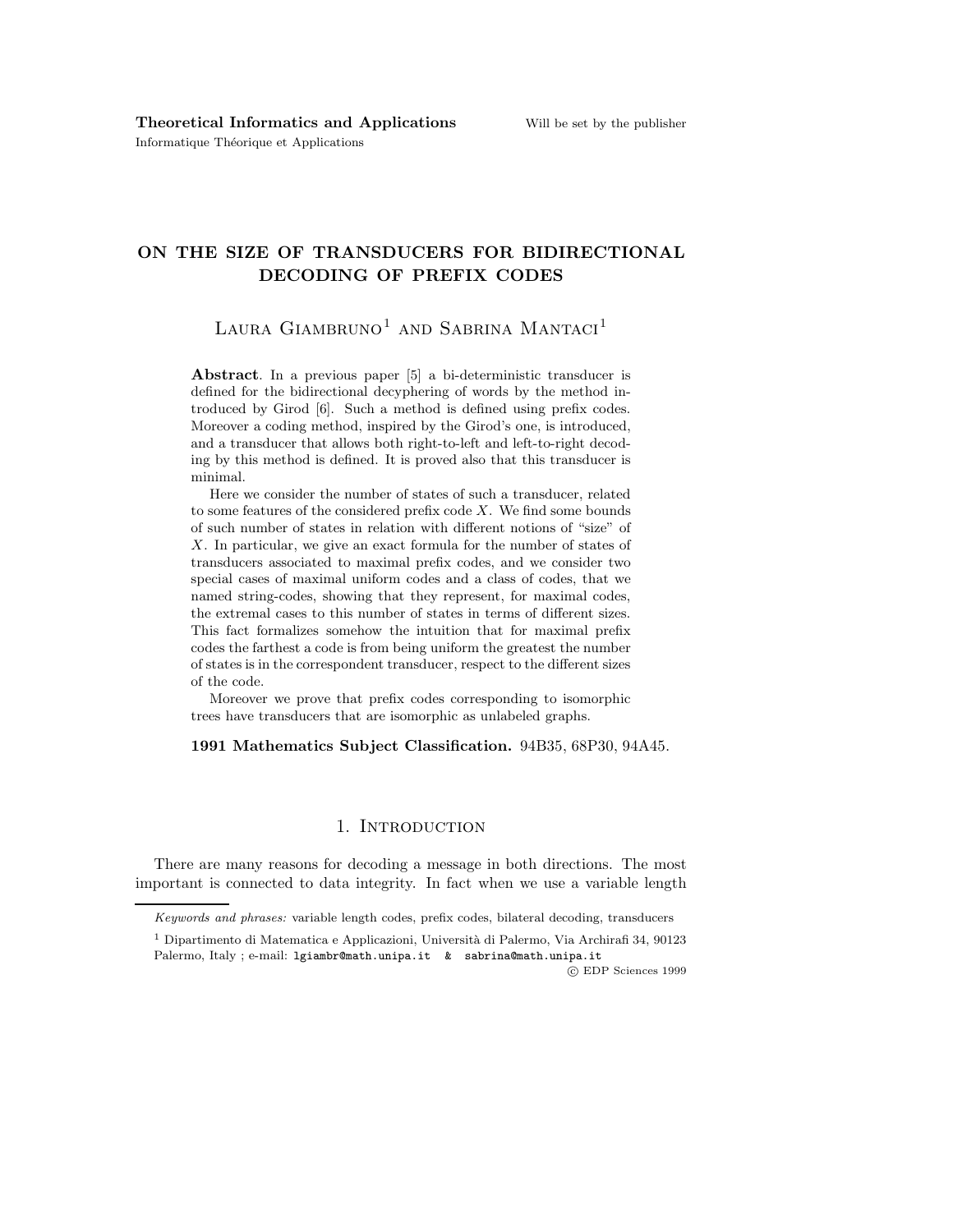code (VLC in short) for source compression (cf.  $[1], [8]$ ), a single bit error in the transmission of the coded word may cause catastrophic consequences during decoding, since the wrongly decoded symbol generate loose of synchronization; in this way the error is propagated to the following symbols till the end of the file. In order to limit this error propagation, the compressed file is usually divided into records. If a single error occurs in a record, the decoder tries to read the record from the end to the beginning. If there is just one bit error in the coding of the record, it is possible to avoid the error propagation and isolate it. In order to do this we need codes that can be easily decoded in both directions. These are called reversible variable length codes (RVLCs in short). Actually RVLCs are usually big and difficult to be constructed (cf. [4]), whereas prefix codes over a  $k$ -letter alphabet, i.e. sets of words where no word is a prefix of another one, are very easy to be found, since they are in bijection with  $k$ -ary trees. A word encoded by a prefix code can be easily decoded from left to right without any delay, but it looses this property when we try to decode it from right to left.

Moreover, a very strong result for maximal prefix code due to Schutzenberger (cf. [3]), states that a maximal finite code is either prefix or with an infinite deciphering delay. This means that for maximal codes the only ones that can be decoded in both directions with a finite deciphering delay are the bifix codes, i.e. the codes that are both prefix and suffix.

In 1999 Girod (cf. [6]) introduced a very interesting alternative method to encode words by using prefix binary codes, that allows to decode the encoded word both from left to right and from right to left with a literal deciphering delay of at most the length of the longest word in the code.

In [5] we introduced a construction for a transducer that allows the bidirectional decoding of messages encoded by Girod's method. We also introduced a variant of the Girod's coding method, and we defined a transducer that allows both right-toleft and left-to-right decoding. We also proved that this transducer is deterministic, co-deterministic and minimal.

For sake of completeness, in this paper we recall Girod's encoding method with its variant and the construction of the transducer associated to the decoding operation on a given code  $X$ . Here we are mainly interested to find some bounds to the number of states of this transducer, depending on different notions of "size" of the prefix code  $X$ , such as the cardinality of  $X$ , the length of  $X$ , i.e. the sum of the lengths of its words, the number of nodes of the tree representing  $X$ , and the length of the longest word in X.

In Section 2 we introduce some preliminary definitions and properties regarding codes and transducers, and the connection between these two notions. We moreover describe the method introduced by Girod for the bidirectional decoding of a prefix word and its variant (see [5]). We describe the construction of the transducer associated to its variant and we recall some of its properties.

In Section 3 we prove some general results on the number of states of the transducer associated to prefix codes. In particular we give a general upper bound that holds for transducers associated to any prefix code. We prove that for prefix codes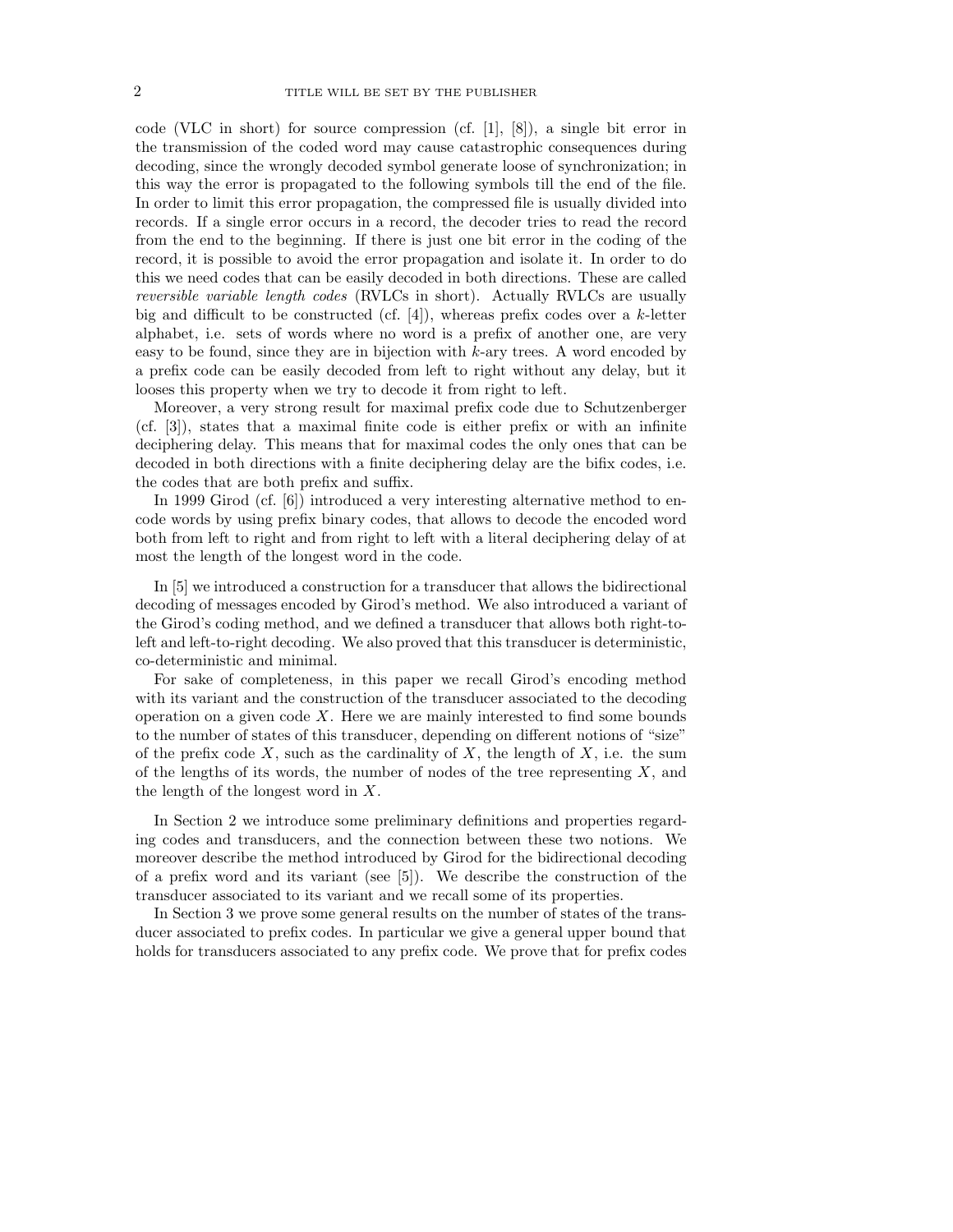corresponding to isomorphic trees, the corresponding transducers are isomorphic as unlabeled graphs. In Section 4 we focus in particular our attention to maximal prefix codes, for which we find a precise formula giving the number of states of the associated transducer. This allows to prove, for maximal codes, an exponential lower bound on the length of the longest codeword. The formula gives, as particular cases, the one of uniform maximal codes and one of the so called string-codes. In particular, transducers associated to maximal uniform trees have a number of states that is linear with the length of the code, and loglinear in the cardinality of the code and in the size of the tree associated to the code, whereas the size of the transducer associated to string-codes is exponential in all these notions of size. Finally, in Section 5, we give the number of states of the transducer associated to a uniform (non maximal) code with two words, and an upper bound in the general case of non maximal prefix code.

In Section 6 we give some conclusions and open problems.

## 2. Preliminaries

#### 2.1. Codes and transducers

Let B and A be two alphabets, that we call respectively *source* alphabet and *channel* alphabet. Let  $\gamma: B \to A^*$  be a map that associates to each element b in B a nonempty word on A. We extend this map to words over B by  $\gamma(b_1 \dots b_n) =$  $\gamma(b_1) \dots \gamma(b_n)$ . We say that  $\gamma$  is an encoding if  $\gamma(w) = \gamma(w')$  implies that  $w = w'$ . For each b in B,  $\gamma(b)$  is said a *codeword* and the set of all codewords is said a variable length code, or simply a code. In what follows we denote by  $x_i = \gamma(b_i)$ and by  $X = \{x_1, \ldots, x_m\}$  the code defined by  $\gamma$ . A set Y over  $A^*$  is said a prefix set (resp. suffix set) if no element of Y is a prefix (resp. a suffix) of another element of Y.

A set over A<sup>∗</sup> is called a bifix set if it is both a prefix and a suffix set. It can be easily proved that prefix, suffix and bifix sets are codes, called respectively prefix codes, suffix codes and bifix codes. A code is maximal if it is not contained in any other code. A prefix code is maximal if and only if it is maximal as a prefix code. A decoding is the inverse operation than encoding i.e. the decoding of  $\gamma$  is the function  $\gamma^{-1}$  restricted to  $\gamma(B^*)$ .

We say that a set  $X \subset A^+$  is weakly prefix, or that has a literal deciphering delay d, if there exists an integer  $d \geq 0$  such that if xu is a prefix of  $x'y'$  with  $x, x' \in X$ , u a prefix of a word in  $X^*$ , and  $y' \in X^*$ , then  $|u| < d$  implies  $x = x'$ .

Throughout this paper we consider codes over a binary alphabet, that is  $A =$  $\{0,1\}$ . For each word u we denote by  $\tilde{u}$  the reverse of u. For  $X = \{x_1, x_2, \ldots, x_n\}$ , we define by  $\widetilde{X}$  the set  $\widetilde{X} = {\widetilde{x}_1, \widetilde{x}_2, \ldots, \widetilde{x}_n}$ .

A finite transducer T uses an input alphabet A and an output alphabet B. It consists of a quadruple  $T = (Q, I, F, E)$  where Q is a finite set whose elements are called *states*, I and F are two distinguished subsets of  $Q$  called the sets of *initial* and terminal states, and  $E$  is a set of elements called *edges* which are quadruples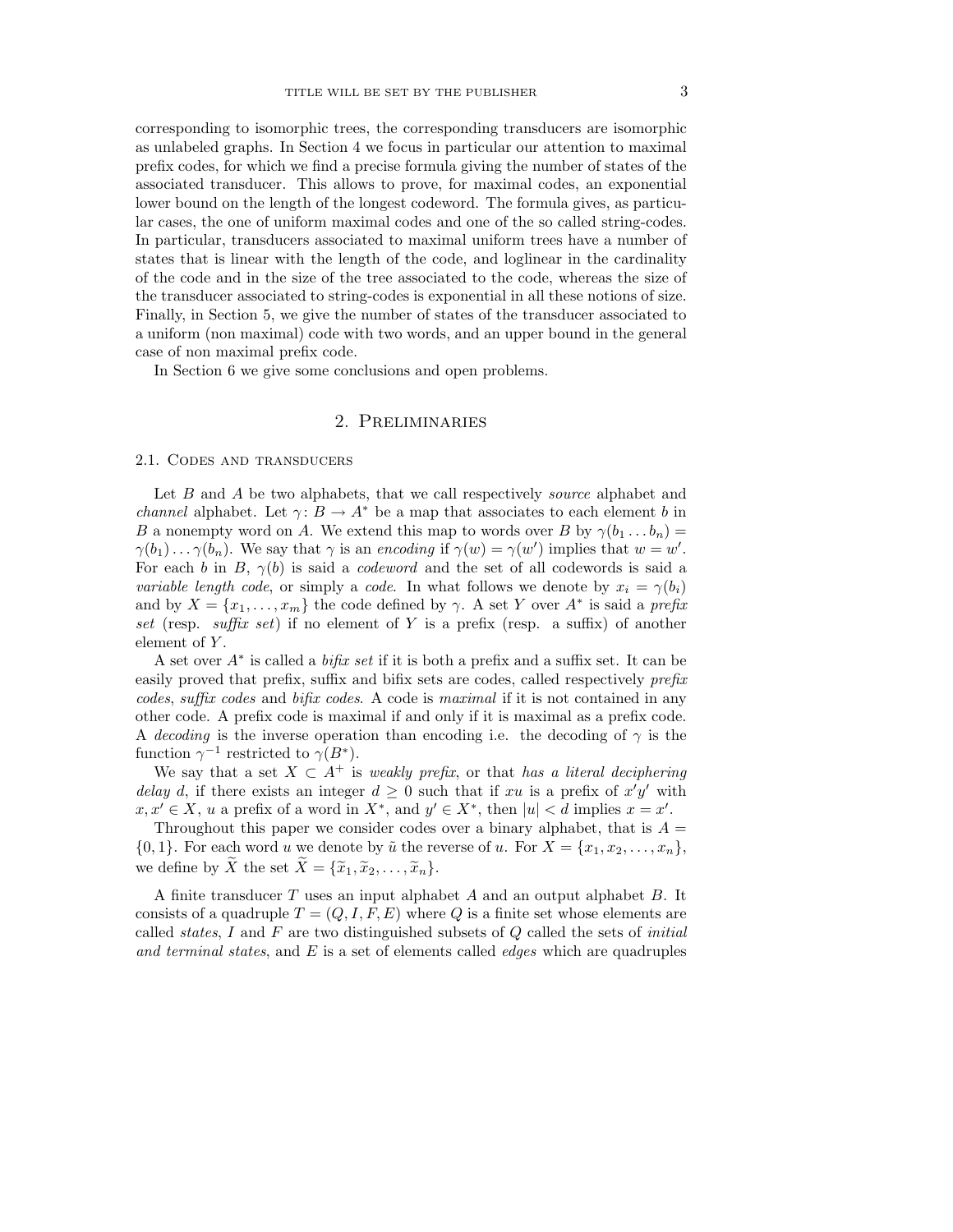$(p, u, v, q)$  where p and q are states, u is a word over A and v is a word over B. We call u the *input label* and  $v$  the *output label*. An edge is commonly denoted by  $p \stackrel{u|v}{\longrightarrow} q$ . Two edges  $p \stackrel{u_1|v_1}{\longrightarrow} q$  and  $r \stackrel{u_2|v_2}{\longrightarrow} s$  are consecutive if  $q = r$ . A path in a transducer is a sequence of consecutive edges. The label of the path is obtained by concatenating separately the input and the output labels. We denote it by a pair with first element the input alphabet and second element the output alphabet. A transducer T defines a binary relation between words on the two alphabets as follows: a pair  $(u, v)$  is in the relation if it is the label of a successful path. This is called the *relation realized by T*. A transducer is called a *literal transducer* if each input label is a single letter. A literal transducer is called *deterministic* (resp. *codeterministic*) if for each state p and for each input letter a there is at most one edge starting at (resp. ending at)  $p$  with input letter  $a$ .

We can represent encoding and decoding using transducers. An encoding  $\gamma$ can be represented by a one-state literal transducer with loops on the state with labels  $(b, \gamma(b))$ , for each b in B. Transducers for decoding are more interesting. In case of decoding, A represents the channel alphabet and B the source alphabet. An interesting result is that for any encoding there exists a literal unambiguous transducer which realizes the associated decoding (see [?, 7]).

A sequential transducer over A, B is a triple  $T = (Q, i, F)$  together with a partial function  $Q \times A \longrightarrow B^* \times Q$  which breaks up into a *next state* function  $Q \times A \longrightarrow Q$ and an output function  $Q \times A \longrightarrow B^*$ . In addition, the initial state  $i \in Q$  has attached a word  $\lambda$  called the *initial prefix* and F is partial function  $F: Q \longrightarrow B^*$ called the terminal function. Thus, an additional prefix and additional suffix can be attached to all the outputs. By definition, a sequential transducer is deterministic. There is a unique *minimal sequential transducer* equivalent to a given one i.e. with the minimal number of states among the sequential transducers realizing the same relation (cf. [7]).

#### 2.2. Girod's method and transducers

It is well known that a prefix code can be decoded without delay in a left-to-right parsing while it can not be as easily decoded from right to left. In particular, in the case of maximal prefix codes, we have a very strong result due to Schutzenberger (cf. [3]) that states the following:

### Theorem 2.1 (Schutzenberger). A finite maximal code with finite deciphering delay is prefix.

This means that the only maximal codes that can be bidirectionally decoded with finite delay are the ones that are both prefix and suffix.

In 1999 B. Girod (cf. [6]) introduced a very interesting alternative coding method using finite prefix codes, that besides the simple concatenation of codewords, applies a transformation to the obtained word that allows the deciphering of the coded word in both directions, with a literal deciphering delay bounded by the length of the longest word in the code. This is somehow surprising, since, by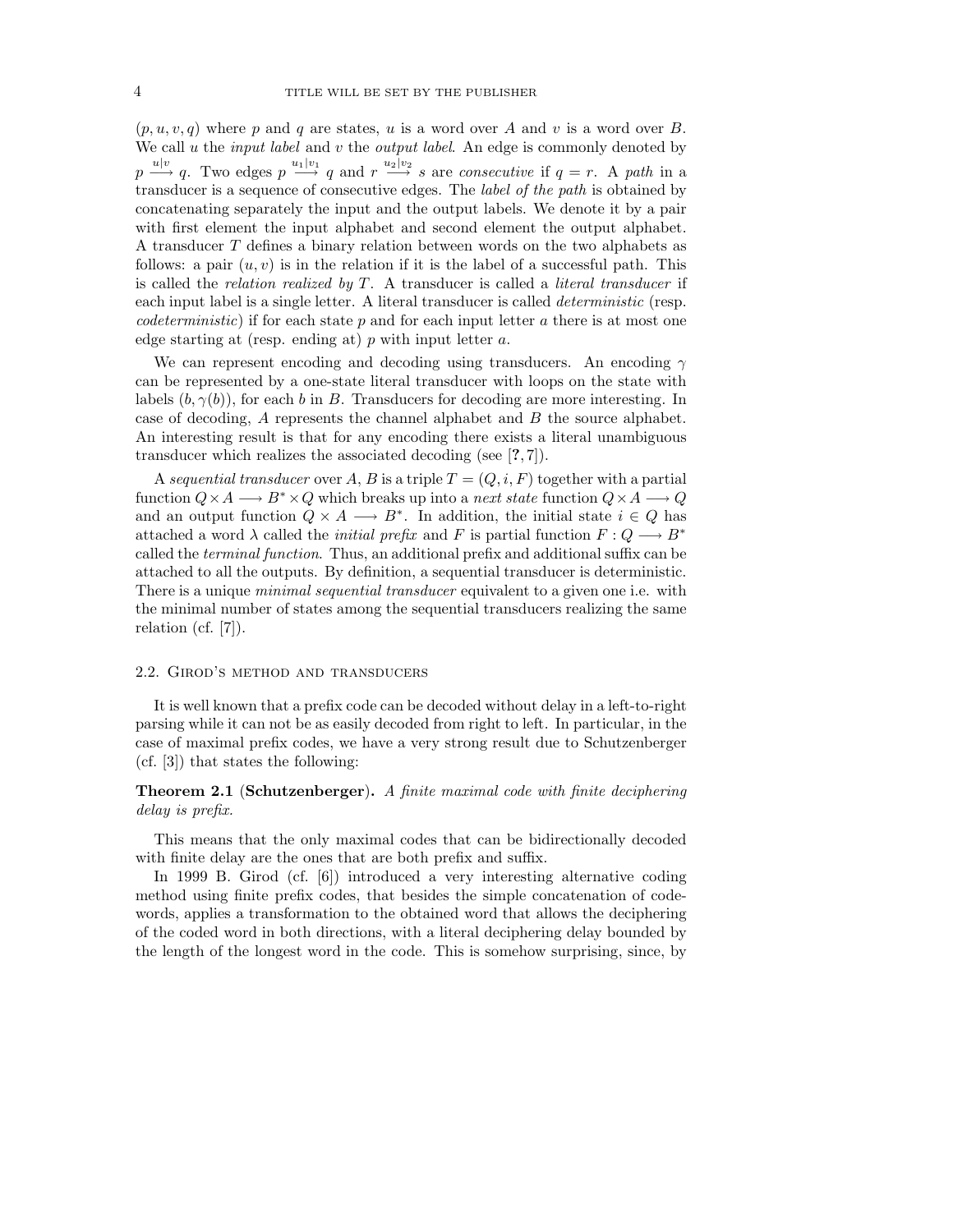paying just a small deciphering delay from right to left, we get a finite deciphering delay from left to right, even if the code is just prefix, but not necessarily suffix.

In this section we describe this coding method, due to Girod, where, given a finite prefix code  $X$ , any sequence of codewords in  $X$  is transformed in a bitstring that can be decoded in both directions, with a literal delay of the length of the longest string in the code.

Such a method is based on a well-known property of the binary sum. The binary sum operation  $\oplus$  is a binary operation on  $\{0, 1\}$  that returns a bit in this way: for a, b either both 1 or both 0,  $a \oplus b$  returns 0 and in the other cases it returns 1. For the operation  $\oplus$  the following property holds: if  $c = a \oplus b$  then  $b = a \oplus c$  and  $a = b \oplus c$ .

Let  $X = \{x_1, \ldots, x_m\}$  be a finite prefix code defined by an encoding  $\gamma$  over an alphabet  $B = \{b_1, \ldots, b_m\}$ . Consider a word  $w = b_{i_1} \ldots b_{i_k}$  in  $B^*$  and its encoding  $y = \gamma(b) = x_{i_1} \dots x_{i_k}$  where  $x_{i_j}$ 's are codewords in X. By concatenating the reverse of each codeword  $x_{i_j}$ , we obtain the word  $y' = \tilde{x}_{i_1} \dots \tilde{x}_{i_k}$ . Let  $z = y \oplus y'$ . The idea would be to decode y from z using the relation  $y = z \oplus y'$ . Anyway we cannot apply this idea since we should know  $y'$  in order to decode  $y$ . However we know that the elements in  $y'$  are strictly related to those in  $y$ . If we lightly modify  $y$  and  $y'$  we obtain the solution given by Girod.

Let us denote by L the length of the longest codeword in  $\{x_{i_1}, \ldots, x_{i_k}\}$  and let us append the word  $0^L$  to y as a suffix and to y' as a prefix. Then consider the words  $x = y0^L$ ,  $x' = 0^Ly'$  and  $z = x \oplus x'$  and define the encoding  $\delta$  from  $B^*$  to  $A^*$  such that, for any  $w = b_{i_1} \cdots b_{i_k} \in B^*$ ,  $\delta(w) = z$ , where z is defined as before.

Since the first  $L$  bits of  $x'$  are 0's, then the first  $L$  bits of  $z$  are equal to the first  $L$  bits of  $x$ . By the definition of  $L$ , those  $L$  bits contain as prefix at least the first codeword  $x_{i_1}$  in y. We concatenate its reverse  $\tilde{x}_{i_1}$  to  $x'$ . In this way  $x'$  has again  $L$  unread symbols, that can be summed to the next  $L$  symbols of  $z$ . As before, this sum contains as prefix at least the second codeword  $x_{i_2}$ . Its reverse can be again concatenated to  $x'$  and have again  $L$  unread bits in  $x'$ . By proceeding in this way we obtain the left-to-right decoding of z.

Similarly we can decode  $z$  from right to left: in this case we invert the roles of x and x' and apply the operation  $\oplus$  to z and to bits of x from right to left in order to obtain new bits for  $x'$ .

In [5], we remark that by using the properties of  $\oplus$  the method can be analogously applied when any word of length  $L$  is used in the place of  $0^L$ . We choose to use among the words of maximal length in  $X$ , the one that is minimal in lexicographic order (given a code, it is univocally determined). We refer to it as the Girod's generalized method.

We describe (see [5]) how to construct a transducer for the generalization of Girod's left-to-right decoding. For the description of the transducer for the classic Girod's left-to-right decoding see [5].

Let  $X = \{x_1, \ldots, x_m\}$  be a finite prefix code defined by an encoding  $\gamma$  over an alphabet  $B = \{b_1, \ldots, b_m\}$ . Let L be the length of the longest word in X and let  $x_L$  be the smallest word in the lexicographic order among the words in X of length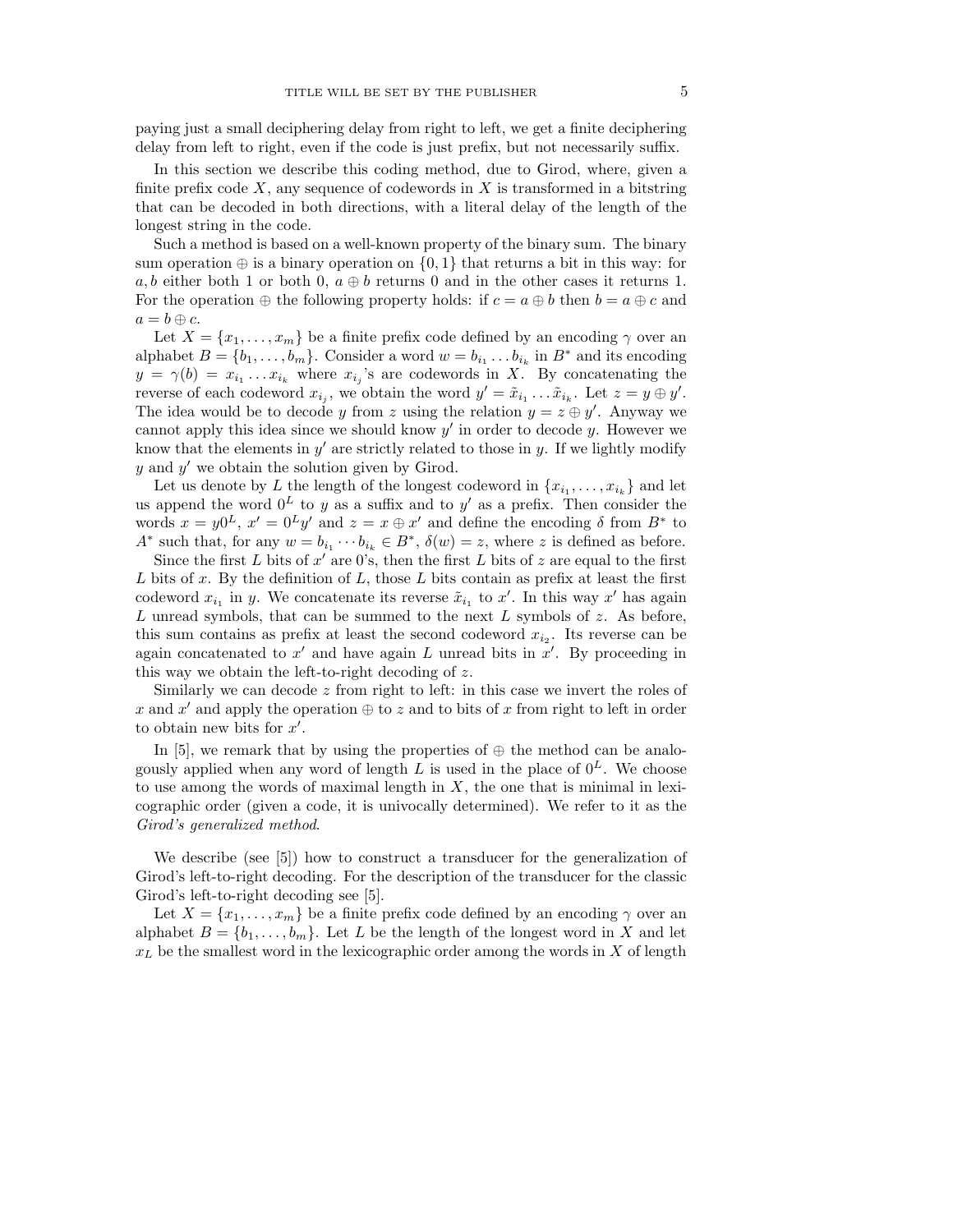

FIGURE 1. The transducer  $T$  for the left-to-right decoding by the Girod's generalized method of  $X = \{11, 011\}$  over  $B = \{b_1, b_2\}$ 

L. For any sequence y of codewords in X we consider the encoding  $\delta_{x_L}$  as defined by the generalization of Girod's method. In order to simplify the notation we use  $\delta_L$  instead of  $\delta_{x_L}$ . The transducer  $T = (Q, i, F, E)$  for the left-to-right decoding of  $\delta_L$  is defined as follows.

The states in  $Q$  are pairs of words  $(u, v)$  such that:

- $u$  is a proper prefix of a word in  $X$ ;
- v is a suffix of a word in  $\tilde{x}_L X^*$  of length  $L |u|$ ;
- The unique initial and final state i is  $(\epsilon, \tilde{x}_L)$ .

The edges in E are defined as follows:

- (1)  $((u, av), c, \epsilon, (ud, v))$ , with  $a \oplus c = d$ , if  $ud \notin X$  and  $ud$  is a prefix of a word in X
- (2)  $((u, av), c, b_i, (\epsilon, vd\tilde{u}))$ , with  $a \oplus c = d$ , if  $ud = x_i \in X$

In all remaining cases the transitions are not defined.

In Figure 1 we show the transducer T for the decoding of  $X = \{11, 011\}$ . In [5] it is proved the following:

**Theorem 2.2.** The transducer  $\mathcal T$  realizes the function  $\varphi$  defined by  $\varphi(z) = \delta^{-1}_L(z) b_L$ , where  $\delta_L^{-1}$  is the decoding of  $\delta_L$  from left to right and  $b_L$  is the word  $\gamma^{-1}(x_L)$ . Moreover this transducer is deterministic, co-deterministic and minimal.

In a similar way we can define a transducer for the right to left encoding. In [5] we prove that:

Theorem 2.3. The transducers for the left-to-right and for the right-to-left decoding are isomorphic.

This means that we can use the same transducer for decoding a word in both directions.

## 3. General bounds and properties

In the present and in the next two sections we are interested in counting the number of states of the transducer associated to a given prefix code  $X$ , depending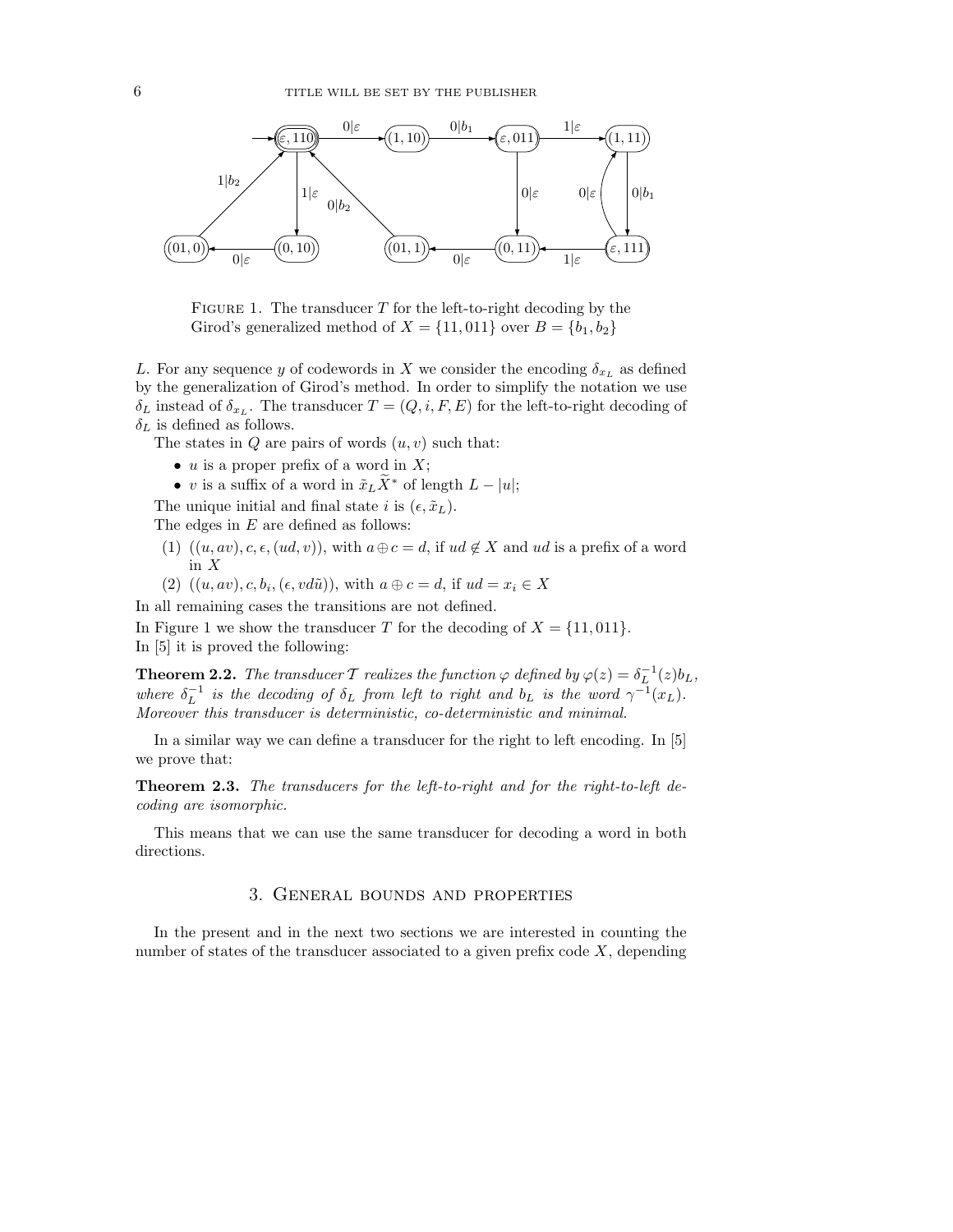on some of its features. We consider the dependence of this number on the different notions of "size" of  $X$ , such as the number of codewords in  $X$ , the sum of their lengths, the length of the longest word, and the dimension of the tree representing X. In this section we consider some general bounds and we prove that codes associated to isomorphic trees have transducers that are isomorphic themselves as unlabeled graphs.

Given a prefix code  $X = \{x_1, x_2, \ldots, x_m\}$  we can measure the size of X in different ways:

- $|X|$ , the *cardinality* of X, that is, the number of its elements;
- $||X|| = \sum_{x \in X} |x|$ , the length of X, i.e. the sum of the lengths of its words;
- $|T_X|$ , the size of the binary tree  $T_X$  naturally associated to X, i.e. the number of its nodes;
- $L = \max_{x \in X} |x|$ , the length of the longest word in X.

For X prefix code, let  $\mathcal{T}_X = (Q, i, F, E)$  be the transducer for its bidirectional decoding by the Girod's generalized method, with  $(\varepsilon, \tilde{x}_L)$  as initial state. We are interested to find a bound to  $|Q|$ .

The following theorem gives a general upper bound for the number of states of the transducer associated to any prefix code.

**Theorem 3.1.** If X is a prefix code then  $|Q| \leq L 2^L$ .

*Proof.* Every state is a pair of words  $(u, v)$  such that  $|u| + |v| = L$ . The number of all possible pairs with this constraint is exactly  $L 2^L$ . In fact this corresponds to consider any of the  $2^L$  words w of length L, and to factorize it as the concatenation of two words, in all possible ways. There exist exactly L of such factorizations. This concludes the proof.

 $\Box$ 

The following lemma shows that the number of states of the transducer grows when adding words to the prefix code:

**Lemma 3.2.** Let  $Y \subseteq X$  be prefix codes such that the length of the longest word in X is equal to length of the longest word in Y. Then  $T_Y$  is contained in  $T_X$  and the number of states of  $\mathcal{T}_Y$  is strictly less than the number of states of  $\mathcal{T}_X$ .

Proof. In order to prove the result, it is sufficient to prove that the transducer for a prefix code  $Y = X \cup \{x\}$  is obtained from  $\mathcal{T}_X$  by adding states and transitions. This fact follows by construction. In fact, consider the transducer  $T_X$ . Any path from a state  $(\epsilon, v\tilde{x}_i)$  to the state  $(\epsilon, v'\tilde{x}_i)$ , where  $v, v'$  are suffixes of X allows to decode  $x_j$  after the decoding of  $x_i$ . All the states in these paths should be preserved when the new word is added, so no state is ever deleted. The introduction of the new word cause the addition of new states and transitions. In fact at least a state of acceptance for  $x, (\epsilon, u\tilde{x})$  must be added.

Given two binary trees  $T_1$  and  $T_2$ , we say that they are isomorphic if  $T_2$  can be obtained from  $T_1$  by choosing some of its nodes and, for each of them, switching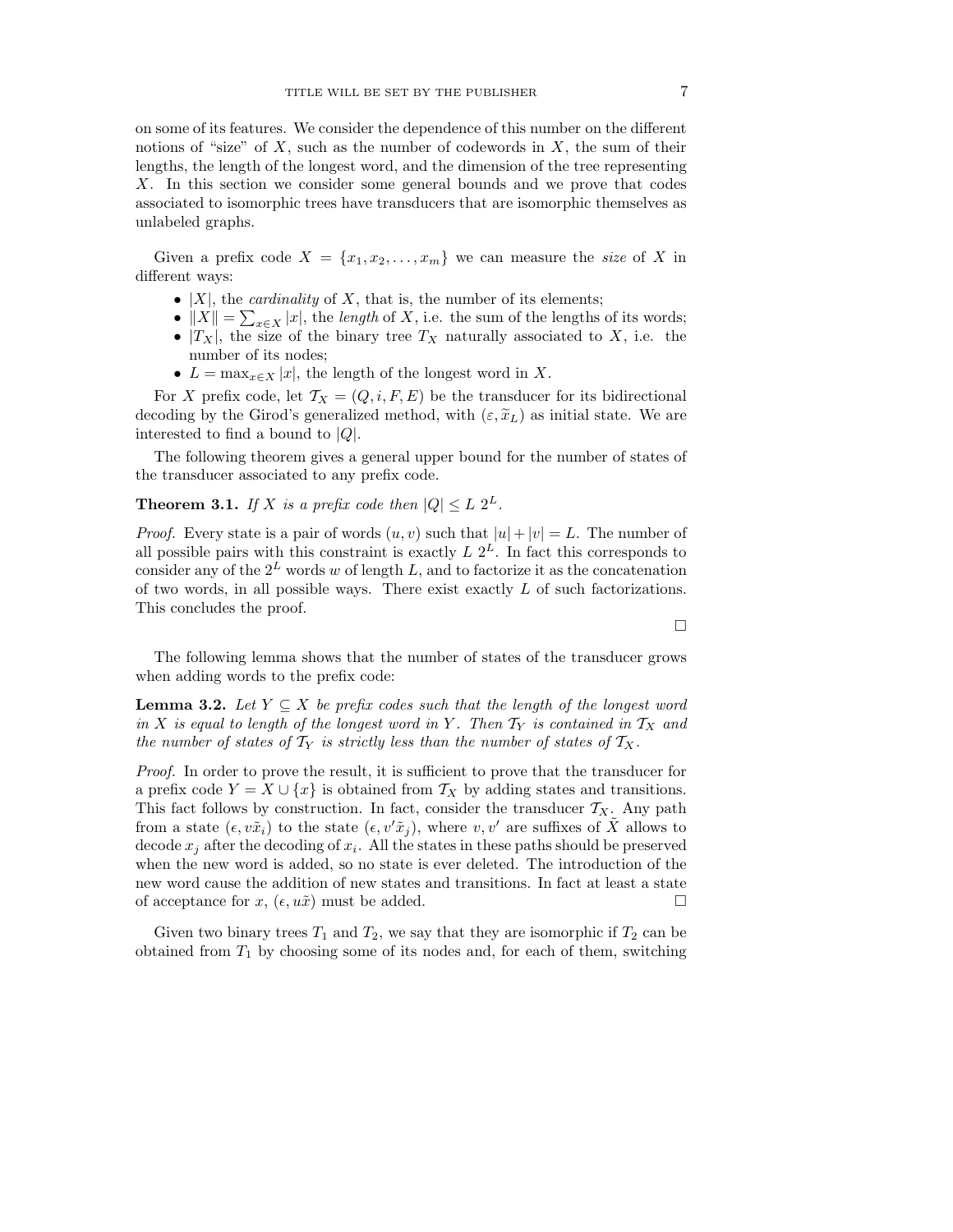the right and the left subtree. We say that two prefix codes are isomorphic if the associated trees are isomorphic. We have the following theorem:

**Theorem 3.3.** If X and Y are two isomorphic prefix codes then the corresponding transducers are isomorphic as unlabeled graphs.

In order to prove it we first prove the following:

**Proposition 3.4.** If X and Y are two isomorphic prefix codes such that  $T_X$  is obtained by  $T_Y$  by a single rotation around a given vertex, then the corresponding transducers are isomorphic as unlabeled graphs.

*Proof.* Let X and Y be two isomorphic codes, such that  $T_X$  is obtained by  $T_Y$  by a single rotation around a given vertex  $V$ . We denote by z the word corresponding to the path in  $T_X$  from the root to V.

We can decompose X as  $X_1 \cup X_2$ , where  $X_1$  is the set of words in X that have z as a prefix and  $X_2$  the set of all the remaining words in X. Let  $X_1 =$  $\{za_1y_1, \ldots, za_ky_k\}$ . If a is a bit, we denote by  $\bar{a}$  its opposite. By the definition of rotation, it follows that  $Y = Y_1 \cup X_2$ , with  $Y_1 = \{z\overline{a}_1y_1, \ldots, z\overline{a}_ky_k\}.$ 

Let us consider the function  $\varphi$  between the set of prefixes of words in X and the set of prefixes of the words in  $Y$ ,

$$
\varphi: Pref(X) \longrightarrow Pref(Y)
$$

such that, for each u in  $Pref(X)$ ,

define

 $\varphi(u) = z\overline{a_i}w$ , if  $u = za_iw$  for some bit  $a_i$  and some word w  $\varphi(u) = u$  otherwise.

Let  $Q_X$  be the set of states of  $\mathcal{T}_X$  and  $Q_Y$  be the set of states of  $\mathcal{T}_Y$ . We define the map  $\overline{\varphi}: Q_X \longrightarrow Q_Y$  in the following way. For a state  $(u, v) \in Q_X$  with  $v = \tilde{s} \tilde{y_1} \dots \tilde{y_r}$  and  $s \in Pref(X)$ ,  $\{y_1 \dots y_r\} \subseteq X$ , we

$$
\overline{\varphi}((u,v))=(\varphi(u),\widetilde{\varphi(s)}\widetilde{\varphi(y_1)}\ldots\widetilde{\varphi(y_r)})
$$

The function  $\varphi$  is well defined since if u is a prefix of a word in X then  $\varphi(u)$  is a prefix of a word in Y, and if v is a suffix of a word in  $\widetilde{X}^*$  of length  $L - |u|$  then  $\widetilde{\varphi(s)}\widetilde{\varphi(y_1)}\ldots \widetilde{\varphi(y_r)}$  is a suffix of a word in  $\widetilde{Y}^*$  of length  $L - |\varphi(u)|$ . Moreover is easy to see that by construction  $\varphi$  is injective and surjective.

In order to be an isomorphism of unlabeled graphs we have to prove that  $\overline{\varphi}$ preserves the edges. In particular, we have to prove that if  $((u, v), \ell, y, (u', v'))$  is an edge in  $\mathcal{T}_X$  then  $(\overline{\varphi}((u, v)), \ell', y, \overline{\varphi}((u', v')))$  is an edge in  $\mathcal{T}_Y$ .

Let us consider a state  $(u, av)$  in  $Q_X$ , with  $av = \tilde{s}\tilde{y_1} \dots \tilde{y_r}$ ,  $s \in Pref(X)$  and  $y_1 \ldots y_r$  words in X. Let us consider a letter  $\ell$  such that if  $b = a \oplus \ell$ , ub is either a prefix in  $X$  or a word in  $X$ .

We consider separately the two different cases.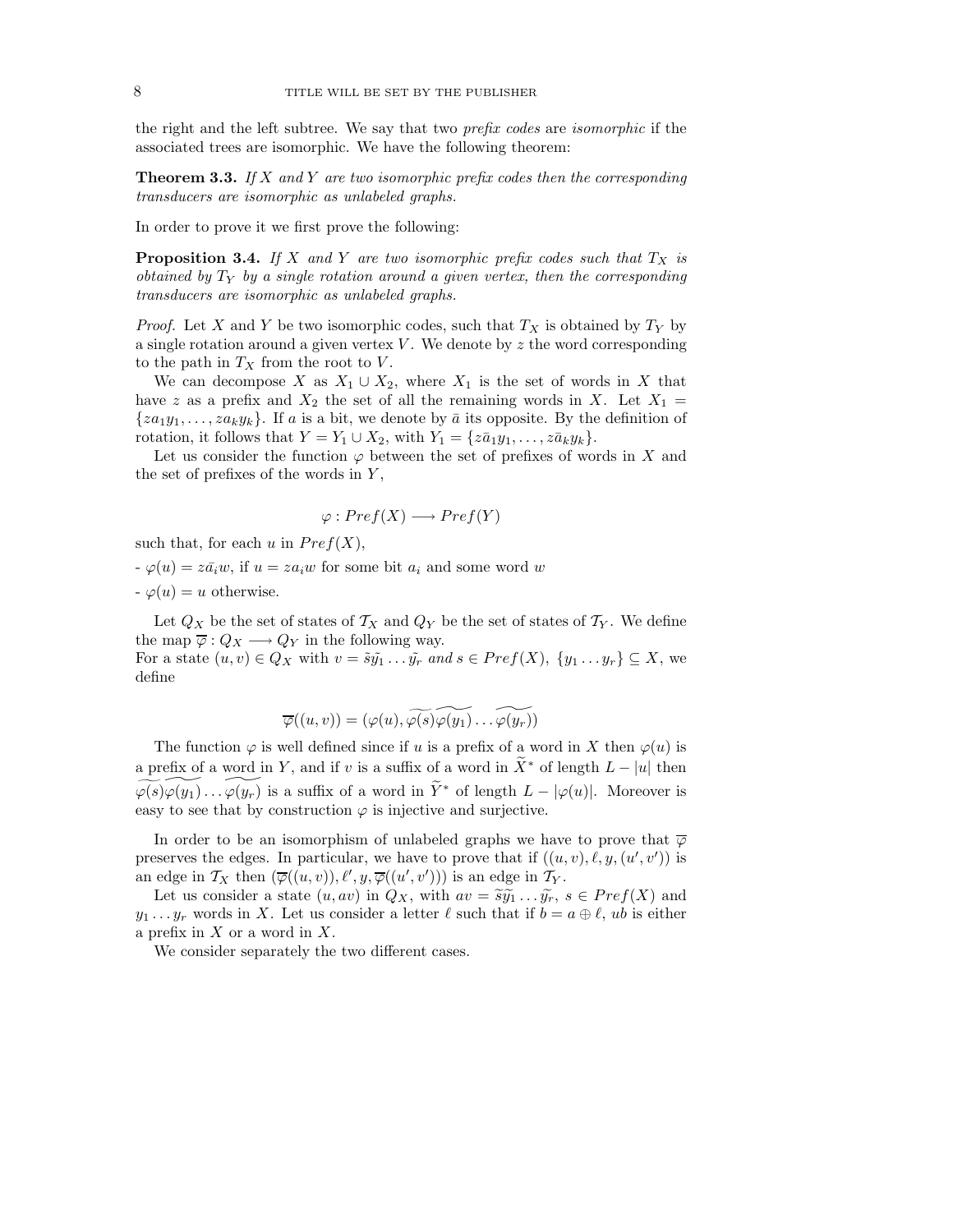(1) Consider  $(u, av)$  such that ub is a proper prefix of a word in X. Thus we have in  $\mathcal{T}_X$  the transition  $((ua, v), \ell, \varepsilon, (ub, v))$ . We have that  $\overline{\varphi}(u, av) =$  $(\varphi(u), \varphi(sa)\varphi(y_1)\ldots \varphi(y_r)).$  Let c be the letter such that  $\varphi(sa) = c\varphi(s).$ Note that c is equal to  $\bar{a}$  or to a depending on  $s = z$  or not.

On the other side we have that  $\overline{\varphi}(ub, v) = (\varphi(ub), \varphi(s)\varphi(y_1)\dots \varphi(y_r)).$ Let d be the letter such that  $\varphi(ub) = \varphi(u)d$ . Here d is equal to  $\bar{b}$  or to b depending  $u = z$  or not.

We conclude the proof of case 1., since there must be in  $\mathcal{T}_Y$  the transition from  $(\varphi(u), c\varphi(s)\varphi(y_1)\dots\varphi(y_r))$  to  $\overline{\varphi}(ub, v) = (\varphi(u)d, \widetilde{\varphi(s)}\varphi(y_1)\dots\varphi(y_r))$ with label  $(c \oplus d, \varepsilon)$ .

(2) Let  $(u, av)$  be such that  $ub \text{ is the word } x_i$  in X. Thus we have in  $\mathcal{T}_X$  the transition  $((ua, v), \ell, b_i, (\varepsilon, vub)).$ 

We have that  $\overline{\varphi}(u, av) = (\varphi(u), \overbrace{\varphi(sa)\varphi(y_1)\dots\varphi(y_r)}^{\sim}$ . Let c be the letter such that  $\varphi(sa) = c\varphi(s)$ . c is equal to  $\bar{a}$  or to a depending on  $s = z$  or not.

On the other side we have that  $\overline{\varphi}(\varepsilon, v\widetilde{ub}) = (\varepsilon, \varphi(s)\varphi(y_1)\dots\varphi(y_r)\varphi(ub)).$ Let d be the letter such that  $\varphi(u) = \varphi(u)d$ . The value of d will be equal to  $\overline{b}$  or to b depending on  $u = z$  or not.

We conclude the proof in this case since there must be in  $\mathcal{T}_Y$  the transition from  $(\varphi(u), c\widetilde{\varphi(s)}\varphi(y_1)\dots \varphi(y_r))$  to  $\overline{\varphi}(\varepsilon, v\widetilde{ub}) = (\varepsilon, \widetilde{\varphi(s)}\varphi(y_1)\dots \varphi(y_r)\varphi(u\widetilde{b}))$ with label  $(c \oplus d, \varepsilon)$ .

*Proof.* (Theorem 3.3) If  $T_X$  and  $T_Y$  are two isomorphic trees, then  $T_Y$  can be obtained from  $T_X$  by a finite number of switches of subtrees around some given vertices. Induction, combined with Proposition 3.4 concludes the proof.

 $\Box$ 

 $\Box$ 

#### 4. Bounds for maximal prefix codes

In this section we consider maximal prefix codes. It is well known that maximal prefix codes are represented by complete trees, i. e. trees where each node has two or zero subtrees. For maximal prefix codes we prove an exact formula that computes the number of states of the associated transducer. As a consequence, we get an exponential lower bound on L for this number. It is well known (see [2]) that, if X is a maximal prefix code, any word w in  $A^*$  is also in  $X^*Pref(X)$  that is, it can be written as concatenation of a sequence of codewords followed by a prefix of a codeword. Consequently  $\tilde{w}$  is in  $Suff(\tilde{X})\tilde{X}^*$ .

**Lemma 4.1.** If X is a maximal prefix code then, for each pair of words  $(u, v)$ with  $u = \epsilon$  or u proper prefix of X and  $v \in A^{L-|u|}$ , we have that  $(u, v) \in Q$ .

*Proof.* Let  $w \in A^L$ . Let us prove that  $(\varepsilon, \tilde{w})$  is accessible.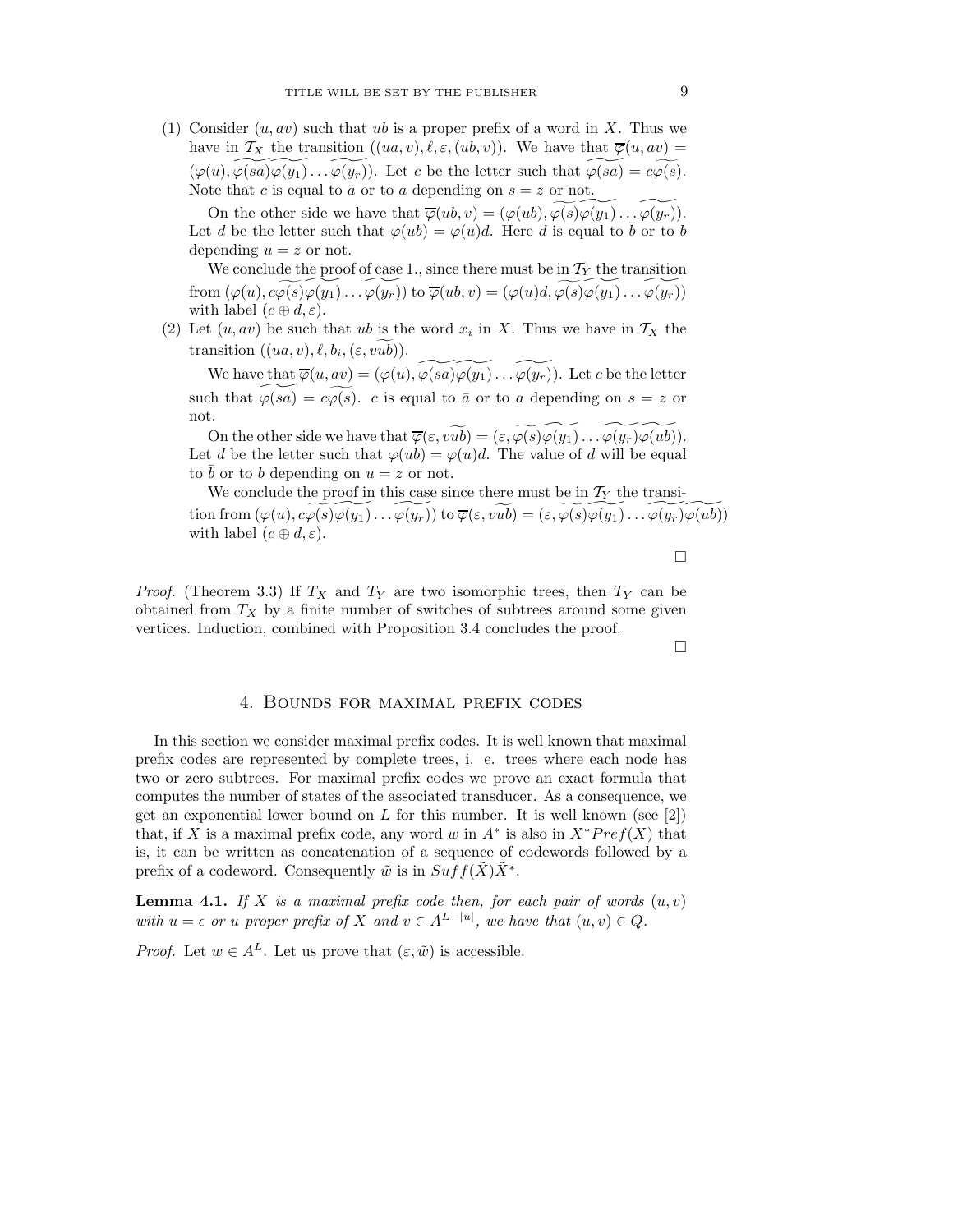By construction,  $\tilde{w} \in Suff(\tilde{X})\tilde{X}^*$ , then  $\tilde{w}$  can be written as  $\tilde{w} = \tilde{x}'_0\tilde{x}_1...\tilde{x}_t$ with  $\tilde{x}'_0$  suffix of some  $\tilde{x}_0 \in \tilde{X}$ . Let  $w_0 = \tilde{x}_0...\tilde{x}_t$ , and consider the sum  $z =$  $x_0...x_t \oplus pref_{-L}(\tilde{x}_L\tilde{x}_0...\tilde{x}_t)$ . By reading label z starting from the initial state  $(\varepsilon, \tilde{x}_L)$  we get to the state  $(\varepsilon, \tilde{w})$ . In fact in [5] we have proved that there exists a path from the initial state to a state  $(\epsilon, u)$  with label  $(z, b_{i_1} \ldots b_{i_k})$  if and only if  $z =$  $x_{i_1} \dots x_{i_k} \oplus pref_{-L}(\tilde{x}_L \tilde{x}_{i_1} \dots \tilde{x}_{i_k})$ . Thus, given  $z = x_0 \dots x_t \oplus pref_{-L}(\tilde{x}_L \tilde{x}_0 \dots \tilde{x}_t)$ , we have a path from the initial state to a state of the form  $(\varepsilon, t)$  with label  $(z, b_0 \ldots b_t)$ . Since in  $[5]$  we have proved that if there exists in T a path from the initial state  $(\epsilon, \tilde{x}_L)$  to a state of the form  $(\epsilon, u)$ , with label  $(z, b_{i_1} \ldots b_{i_k})$ , then u is the suffix of length L of  $\tilde{x}_L \tilde{x}_{i_1} \ldots \tilde{x}_{i_k}$ , we have that the terminal state of this path is  $(\varepsilon, \tilde{w})$ . Thus the state  $(\varepsilon, \tilde{w})$  is accessible.

Notice that, by construction, from every accessible state we have a path leading to the state  $(\varepsilon, \tilde{x}_L)$ , that is every accessible state is coaccessible. This proves the first part of the lemma.

Let  $(u, v)$  be a pair of words such that u is a proper prefix of X and  $v \in A^{L-|u|}$ . As we proved in the first part of the lemma, the state  $(\varepsilon, uv)$  is in Q. Since the code is maximal, for every state in  $T_X$  there are exactly two out edges, one with input label 1 and the other with input label 0. Then the path starting from  $(\varepsilon, uv)$  and labeled  $0^{|u|}$  takes to  $(u, v)$ . This proves that  $(u, v)$  is accessible. By the previous remark  $(u, v)$  is also coaccessible. This concludes the proof.

 $\Box$ 

Given a prefix set X, let us denote by  $Pref_i(X)$  the set of proper prefixes of elements in X of length i and let us denote by  $Level_i(X)$  the set of nodes in  $T_X$ at level i. As a consequence of Lemma 4.1 we have that the number of states for the transducer associated to a maximal prefix code is given by the following:

**Theorem 4.2.** If X is a maximal prefix code then,

$$
|Q| = \sum_{i=0}^{L-1} |Pref_i(X)| \cdot 2^{L-i} = \sum_{i=0}^{L-1} |Level_i(X)| \cdot 2^{L-i}.
$$

By Theorem 4.2 we can deduce an exponential lower bound in  $L$  for maximal prefix codes:

**Corollary 4.3.** If X is a maximal prefix code then  $|Q| \ge 2^L$ .

*Proof.* There are at least  $2^L$  final states.

From this theorem we expect that the farthest from being uniform a code is, the greatest the number of states in the correspondent transducer is.

Following Theorem 4.2, we individuate two classes of maximal codes that represent respectively the best and the worst case for the state complexity for maximal prefix codes: the uniform codes and the string-codes.

We say that a prefix code  $X$  is *uniform* if all the words in  $X$  have the same length L. A maximal uniform code whose words have length L contains all the words of this length, i.e.  $X = A^L$ . Then for uniform maximal codes: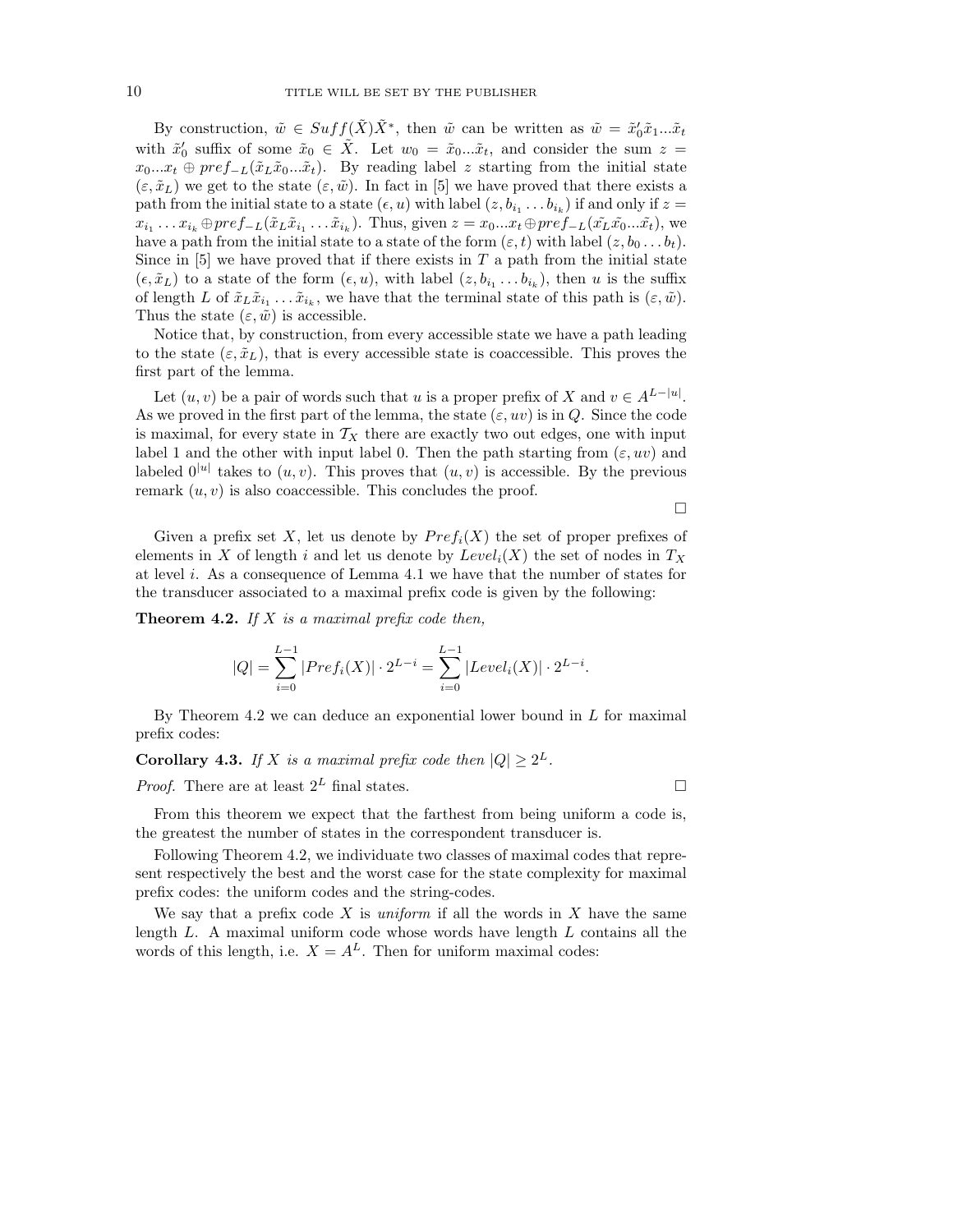\n- $$
|X| = 2^L;
$$
\n- $||X|| = L 2^L;$
\n- $|Tx| = L 2^{L+1} - 1.$
\n

Since, for each i, the number of nodes at level i in  $T_X$  is  $2^i$  we get:

**Theorem 4.4.** If X is a uniform maximal code then  $|Q| = L2^L$ .

Corollary 4.5. The upper bound given by Theorem 3.1 is tight.

The number of states of the transducer associated to a maximal prefix code, computed in terms of the different sizes is given by the following:

**Corollary 4.6.** Let  $X$  be a uniform maximal prefix code. The number of states of  $T_X$  is equal to

$$
\bullet \ \|\boldsymbol{X}\|
$$

- $L2^L = |X| \log(|X|)$
- $\frac{1}{2}(\log(|T_X| + 1) 1)(|T_X| + 1) = O(|T_X| \log(|T_X|);$

*Proof.* For uniform maximal codes, we have that  $L2^L = ||X||$ .

Moreover, since  $|X| = 2^L$ , we have that  $|Q| = |X| \log(|X|)$ . From  $|T_X| = 2^{L+1} - 1$  it follows that  $L = \log(|T_X| + 1)/2$ . Thus  $|Q| = L2^L =$ 

 $\log((|T_X|+1)/2)(|T_X|+1)/2 = 1/2(\log(|T_X|+1)-1)(|T_X|+1)$  that is an  $|Q| =$  $O(|T_X| \log |T_X|$ .

This means that for maximal uniform codes we have a linear dependence between the size of the transducer associated to  $X$  and the length of  $X$ . Moreover there is an almost linear dependence (with a multiplicative logarithmic factor) on the cardinality of  $X$  and the size of its tree.

We have to remark that the study of the maximal uniform codes is here given for sake of completeness, since actually maximal uniform codes are bifix, so they do not need the application og Girod's coding in order to have bilateral deciphering with bounded delay.

On the other side, as one can guess, uniform maximal code are the biggest among the maximal codes having the same value of  $L$ , since the corresponding tree has the greatest number of nodes at a given level. Conversely, the best case happens when the number of nodes at a given level is 1, corresponding to stringcodes.

Let u be a word over  $A = \{0, 1\}$ . We define  $X_u$  the *string-code* of u as  $X_u$  $\{u\} \cup \{va \mid v\bar{a} \in Pref(u)\}\,$ , where  $Pref(u)$  is the set of prefixes of u, and  $\bar{a}$  is the opposite bit of a. In this case L is the length of u.

If  $X$  is a string-code, then

- $||X|| = L(L + 1)/2 + L$ ,
- $|X| = L + 1$  and
- $|T_X| = 2L$ .

Since, for each i, the number of nodes at level i in  $T<sub>X</sub>$  is 1 we get: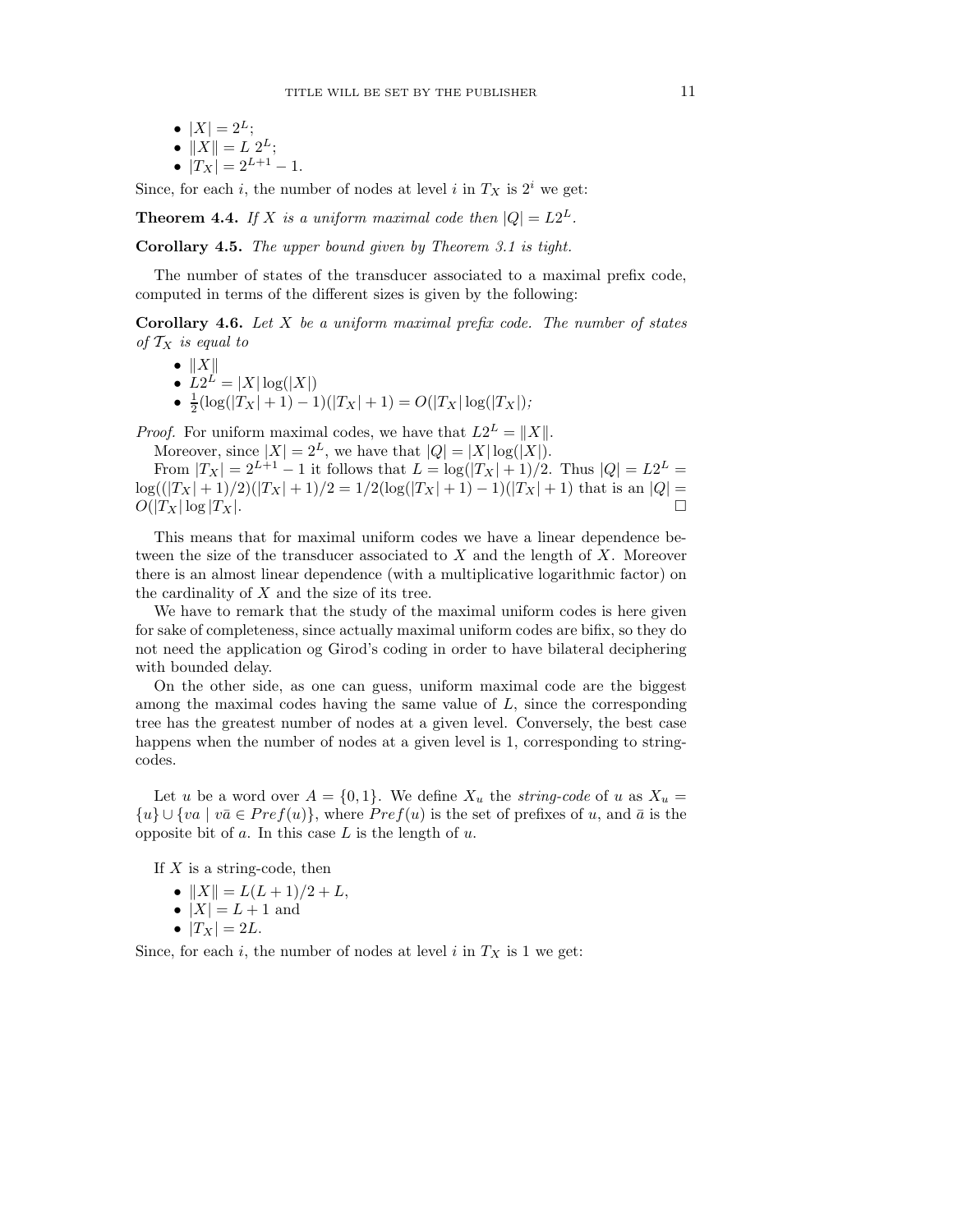**Theorem 4.7.** If  $X_u$  is a string-code then  $|Q| = 2^{L+1} - 2$ .

*Proof.* By definition  $X_u$  is a maximal prefix code. Moreover for each level, there is just one internal node. By Theorem 4.2,

$$
|Q| = \sum_{i=0}^{L-1} |Level_i(X)| \cdot 2^{L-i} = \sum_{i=1, L-1} 1 \cdot 2^{L-i} = \sum_{j=1, L-1} 2^j = 2^L - 2
$$

This means that  $|Q| = O(2^{\sqrt{||X_u||}})$ , and  $|Q| = O(2^{|T_{X_u}|})$  and  $|Q| = O(2^{|X|})$ . Thus these codes seem to have the worst behavior in terms of the number of states in relation with the different definitions of size of the code.

The theorems proved in this section formalizes somehow the intuition that the farthest a code is from being uniform and maximal, the greatest the number of states is in the correspondent transducer, depending either on  $|T_X|$  or on  $||X||$ .

### 5. Uniform codes

In the previous section we have given a value for the number of states of a transducer associated to the Girod's decoding by a uniform maximal code.

In this section we consider  $X$  a uniform non-maximal prefix code. This means that all the words in the code have the same length  $L$ , but they are not necessarily all of the  $2^L$  possible words of length L.

For uniform codes of two words we have a result giving a precise number of the states of the transducer:

**Theorem 5.1.** Let  $X = \{x_1, x_2\}$  be a uniform code and let u be the longest common prefix between  $x_1$  and  $x_2$ . Then:

$$
|Q| = \begin{cases} |T_X| - 3|u| + 2L - 3 & \text{if } |u| < L/2 \\ |T_X| - |u| + L - 2 & \text{if } |u| \ge L/2 \end{cases}
$$

*Proof.* Starting from the initial state  $(\varepsilon, \tilde{x_1})$  there are two paths, the first leading to the state  $(\varepsilon, \tilde{x_1})$  itself with output label  $b_1$  and the second leading to the state  $(\varepsilon, \tilde{x_2})$  with output label  $b_2$ . These two paths share the path from  $(\varepsilon, \tilde{x_1})$  to the state  $(u, v)$  where u is the common prefix between  $x_1$  and  $x_2$  and v is the suffix of  $\tilde{x}_1$  of length  $L - |u|$ . The number of the states involved in these two paths is  $|T_X| - 1.$ 

Starting from  $(\varepsilon, \tilde{x_2})$  there are two paths: the first leading to  $(\varepsilon, \tilde{x_1})$ , with output label  $b_1$ , and other leading to the state  $(\varepsilon, \tilde{x_2})$  itself, with output label  $b_2$ . As before, these two paths share a common path to the state  $(u, v')$  where u is the common prefix between  $x_1$  and  $x_2$  and  $v'$  a suffix of  $\tilde{v_2}$ .

However, this time we do not have to count  $|T_X|$  states, since some of the states needed have already been created before.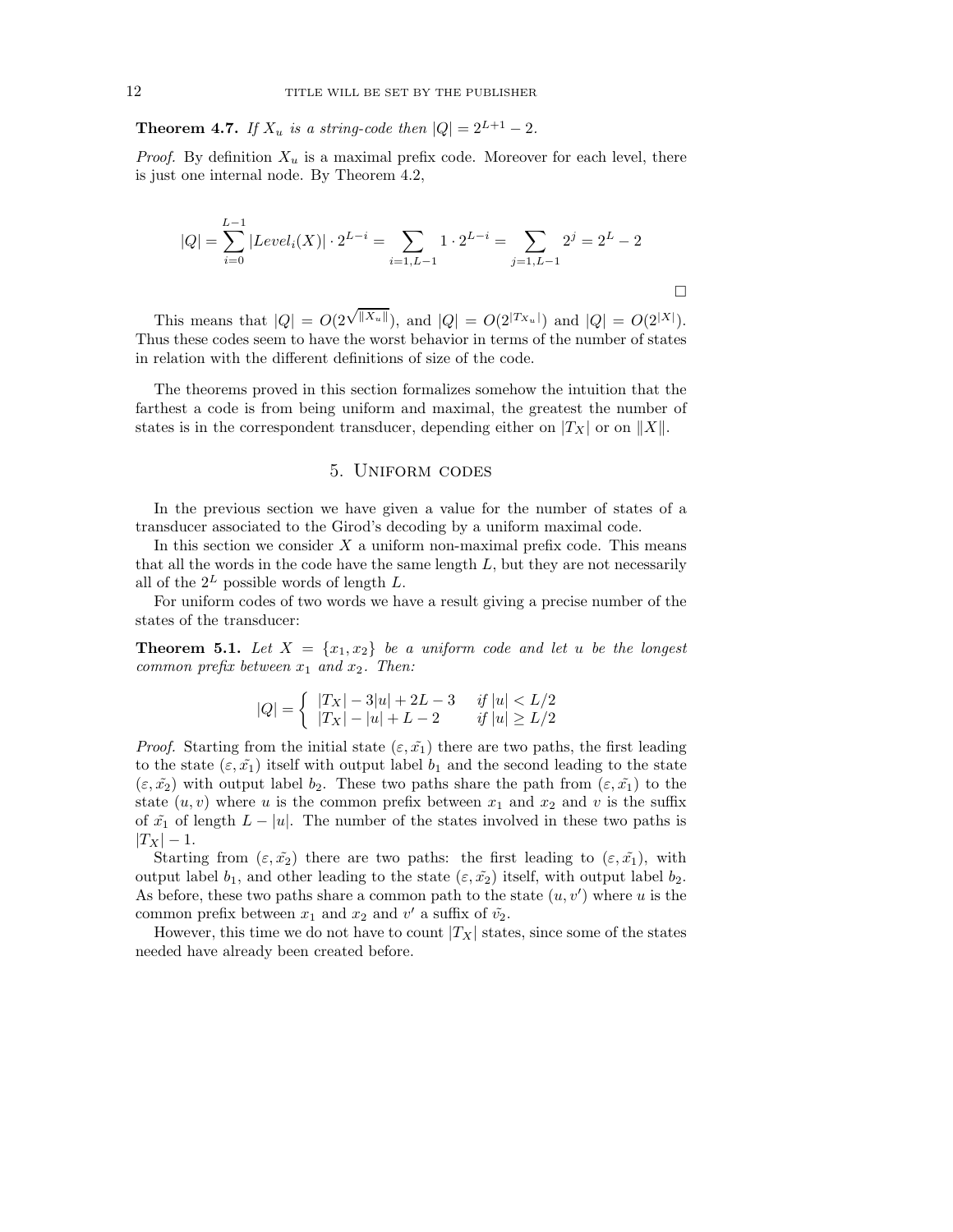In particular, since u is the common prefix between  $x_1$  and  $x_2$ ,  $\tilde{u}$  is a suffix of  $\tilde{x}_2$ . Since there is a cycle from  $(\varepsilon, \tilde{x_2})$  to itself, this path contains the state  $(pref_{L-|u|}(x_2), \tilde{u})$ . Analogously, since there is a path from  $(\varepsilon, \tilde{x_2})$  to  $(\varepsilon, \tilde{x_1})$ , this path contains the state  $(pref_{L-|u|}(x_1), \tilde{u})$ . Both of these states are already been created in the constructions of the paths from  $(\epsilon, \tilde{x_1})$ , since  $\tilde{u}$  is a suffix both of  $\tilde{x_1}$ and  $\tilde{x_2}$ .

If  $|u| < L/2$ , then  $Pref_{L-|u|}(x_1)$  and  $Pref_{L-|u|}(x_2)$  are different. So the two states  $(Pref_{L-|u|}(x_1), \tilde{u})$  and  $(Pref_{L-|u|}(x_2), \tilde{u})$  are different too and they lie respectively in the path going from  $(u, v)$  to  $(\epsilon, \tilde{x_2})$ , and from  $(u, v)$  to  $(\epsilon, \tilde{x_2})$ . That is we need to add  $|u|+2(L-|u|-1)$  states to the ones already constructed before. That is:

$$
|Q| = |T_X| - 1 + |u| + 2(L - 2|u| - 1) = |T_X| - 3|u| + 2L - 3.
$$

If  $|u| \ge L/2$ , then  $Pref_{L-|u|}(x_1) = Pref_{L-|u|}(x_2)$ . This means that the state  $(Pref_{L-|u|}(x_1), \tilde{u}) = (Pref_{L-|u|}(x_2), \tilde{u})$  is in the path going from  $(\epsilon, \tilde{x_1})$  to  $(u, v)$ . In this case we need to add just  $L - |u| - 1$  states. Then we have:

$$
|Q| = |T_X| + L - u - 2.
$$

The following proposition establishes an upper bound of  $O(|X||T_X|)$  to the number of states of a transducer associated to a non maximal uniform prefix code:

**Proposition 5.2.** If  $X = \{x_1, \ldots, x_k\}$  is a non-maximal uniform prefix code then  $|Q| \leq |X||T_X| - |X|^2$ . This bound is tight for codes of two words beginning with different letters.

*Proof.* Starting from initial state  $(\varepsilon, \tilde{x_1})$ , for each  $j = 1, \dots, k$  there must exist a path with output label  $b_j$ , ending in the state  $(\varepsilon, \tilde{x_j})$ . Notice that the final states are all of the form  $(\epsilon, \tilde{x}_j)$  since the code is uniform. All of these paths should follow the structure of the tree  $T_X$  for what observed in the proof of the previous theorem. So the number of the states needed for these paths is  $|T_X| - 1$ .

From each state  $(\varepsilon, \tilde{x}_j), j \neq 1$ , there is again a path to each state  $(\varepsilon, \tilde{x}_l)$ , and all of these paths reproduce the structure of the tree. Thus, for each state  $(\varepsilon, \tilde{x_j}) \neq (\varepsilon, \tilde{x_i})$ , we must add at most  $|T_X| - |X| - 1$  states.

Thus finally we get an upper bound for general prefix codes

$$
|Q| \leq |T_X| - 1 + (|X| - 1)(|T_X| - |X| - 1) = |X||T_X| - |X|^2
$$

Tightness follows by Theorem 5.1 when  $u = \epsilon$ .

#### 6. Conclusions and open problems

In this paper we have given some bounds to the number of states of transducers associated to the Girod's deciphering by a given prefix code, depending on different

 $\Box$